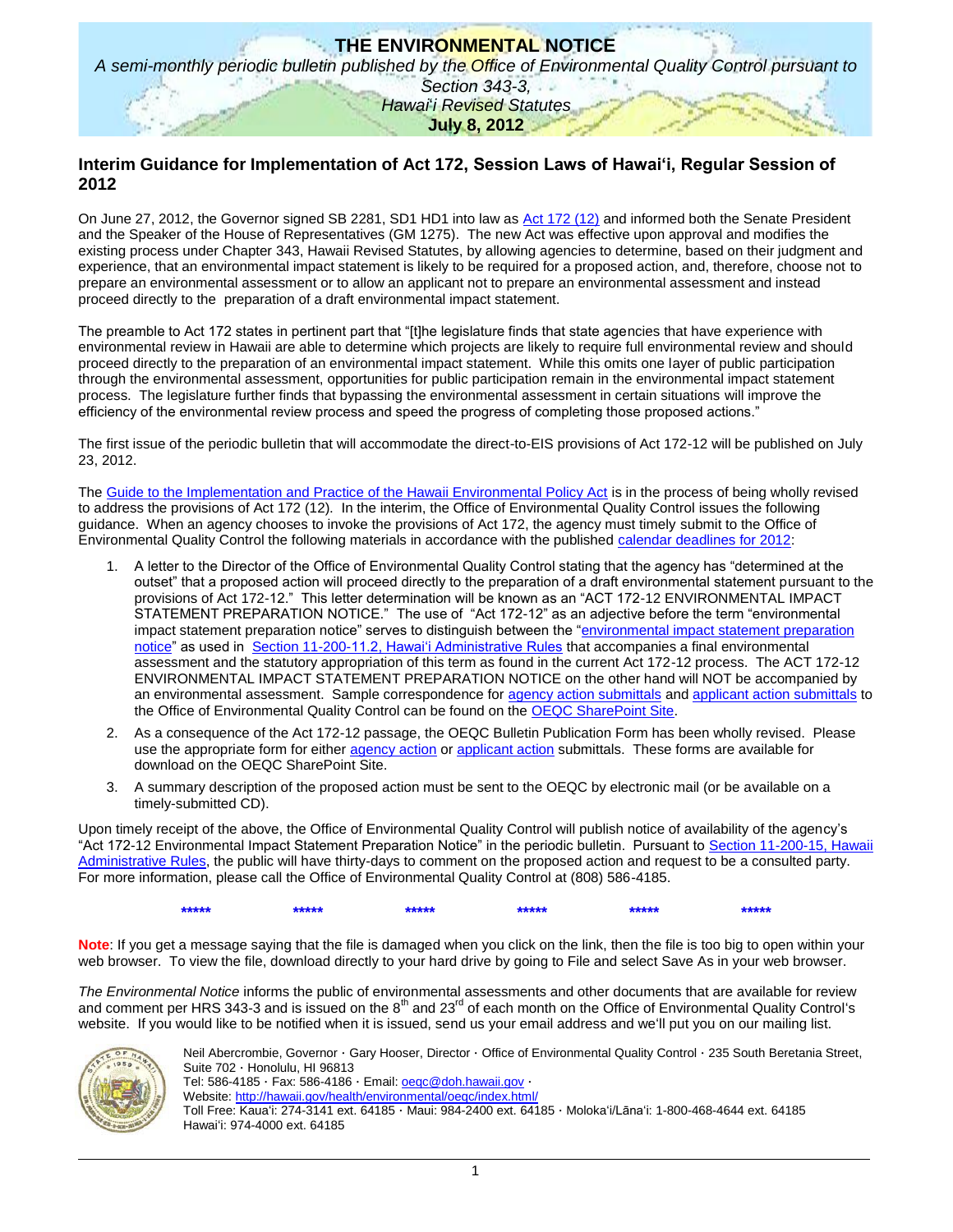| The Environmental Notice<br><b>Office of Environmental Quality Control</b><br>July 8, 2012- |  |
|---------------------------------------------------------------------------------------------|--|
| <b>FRONT PAGE</b>                                                                           |  |
| <b>HAWAI'I (HRS 343)</b><br>2.                                                              |  |
| <b>MAUI (HRS 343)</b><br>4.<br>5.                                                           |  |
| OAHU (HRS 343)                                                                              |  |
| <b>MOLOKAI (HRS 343)</b>                                                                    |  |
|                                                                                             |  |
| <b>COASTAL ZONE MANAGEMENT NOTICES</b>                                                      |  |
| <b>SHORELINE NOTICES</b>                                                                    |  |
|                                                                                             |  |

# **FEDERAL NOTICES**

| <b>FEDERAL NOTICES</b> |  |
|------------------------|--|
|                        |  |
|                        |  |
|                        |  |
|                        |  |
|                        |  |
|                        |  |

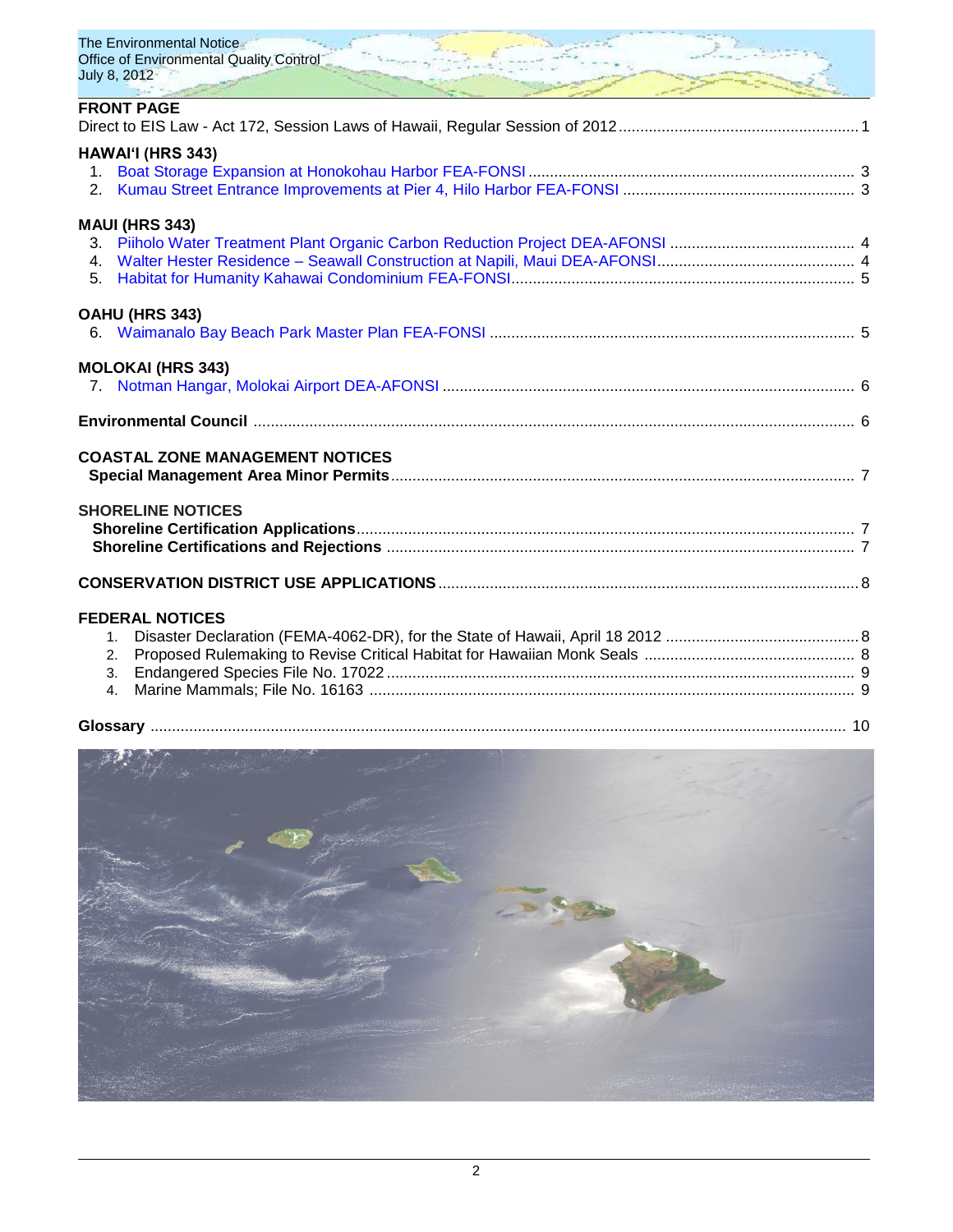

# **HAWAIʻI NOTICES (HRS 343)**

# **1. [Boat Storage Expansion](http://oeqc.doh.hawaii.gov/Shared%20Documents/EA_and_EIS_Online_Library/Hawaii/2010s/2012-07-08-FEA-Boat-Storage-Expansion-Honokohau-Harbor.pdf) at Honokohau Harbor FEA-FONSI**

| Island:           | Hawaiʻi                                                                                                                                                               |  |
|-------------------|-----------------------------------------------------------------------------------------------------------------------------------------------------------------------|--|
| District:         | North Kona                                                                                                                                                            |  |
| TMK:              | (3) 7-4-08:37 (previously lots 21-A, 21-B, 22)                                                                                                                        |  |
| <b>Permits:</b>   | County of Hawai'i grubbing permit, SMA Minor Permit, if<br>Kail L. Kona<br>necessary, National Pollutant Discharge Elimination System<br>(NPDES) permit, if necessary |  |
| <b>Applicant:</b> | GKM Inc. doing business as (dba) Gentry's Kona Marina, 74-<br>425 Kealakehe Pkwy., Kailua-Kona, Hawai'i 96740.<br>Contact: Tina Prettyman, (808) 587-1966.            |  |
| <b>Approving</b>  |                                                                                                                                                                       |  |
| Agency:           | State of Hawai'i, DLNR, Division of Boating and Ocean Recreation, 333 Queens St.,<br>Room 300. Honolulu, Hawai'i 96813. Contact: William R. Andrews, (808) 587-1966.  |  |



Expand current boat park facility from six to nine acres for additional boat park storage and employee parking. Six of the nine acres are already being utilized as a boat storage facility. An Environmental Assessment for the original six acres was completed in January, 1994, with a negative declaration filed.

The additional three acres for expansion consists of grubbing and leveling of open lava fields. No known native species of wildlife, flora or fauna exists. Also there are no known cultural or archeological sites. There would be some dust and noise during the grubbing process, but not long term impacts or cumulative impacts are anticipated.

# **2. [Kumau Street Entrance Improvements at Pier 4, Hilo Harbor](http://oeqc.doh.hawaii.gov/Shared%20Documents/EA_and_EIS_Online_Library/Hawaii/2010s/2012-07-08-FEA-Kumau-Street-Entrance-Interisland-Terminal-Project-Hilo.pdf) FEA-FONSI**

| Island:          | Hawai'i                                                          |
|------------------|------------------------------------------------------------------|
| <b>District:</b> | Hilo                                                             |
| TMK:             | (3) 2-1-007: 052; 005; and 007                                   |
| <b>Permits:</b>  | Community Noise Permit; NPDES NOI Forms C (Construction          |
|                  | Stormwater) & F (Hydrotesting), DOT Plan review and              |
|                  | approval                                                         |
|                  | <b>Proposing/Determination</b>                                   |
|                  | $\blacksquare$ . The set of the set of the set of $\blacksquare$ |

| <b>Agency:</b> | Hawai'i Department of Transportation, Harbors Division, Hale |  |  |
|----------------|--------------------------------------------------------------|--|--|
|                | 'Awa Ku Moku Building, 79 South Nimitz Highway, Honolulu,    |  |  |
|                | Hawai'i 96813. Contact: Bert Toba, (808) 586-2455.           |  |  |
| Consultant:    | R.M. Towill Corporation, 2024 North King Street, Suite 200,  |  |  |
|                | Honolulu, Hawai'i 96819. Contact: Brian Takeda, 842-1133.    |  |  |
| <b>A.L.</b>    |                                                              |  |  |

**Status:** Finding of No Significant Impact Determination The purpose of the proposed project is to facilitate and integrate wit the future planned completion of the Pier 4, Interisland Cargo Terminal at Hilo Harbor, as previously identified in the Hawaiʻi Commercial Harbors 2020 Master Plan, Final EIS1. The Pier 4 Terminal will accommodate projected future increases in interisland cargo volume that will utilize the proposed access through Kumau Street.

Kuhio Street, the main entrance to the harbor accommodates cargo and passenger traffic. The demand for this project stems from the need for an alternative entryway to provide greater accessibility and an alternative means for container movement at the west end of the harbor near Kalanianaʻole Avenue. Kumau Street is presently too narrow to adequately accommodate the movement of tractor trailers hauling shipping containers. Widening the road will provide easier passage of the cargo containers and other vehicles transporting wide and heavy loads. The proposed project will provide a solution by widening Kumau Street to serve as an additional entrance, thus alleviating congestion on Kuhio Street.

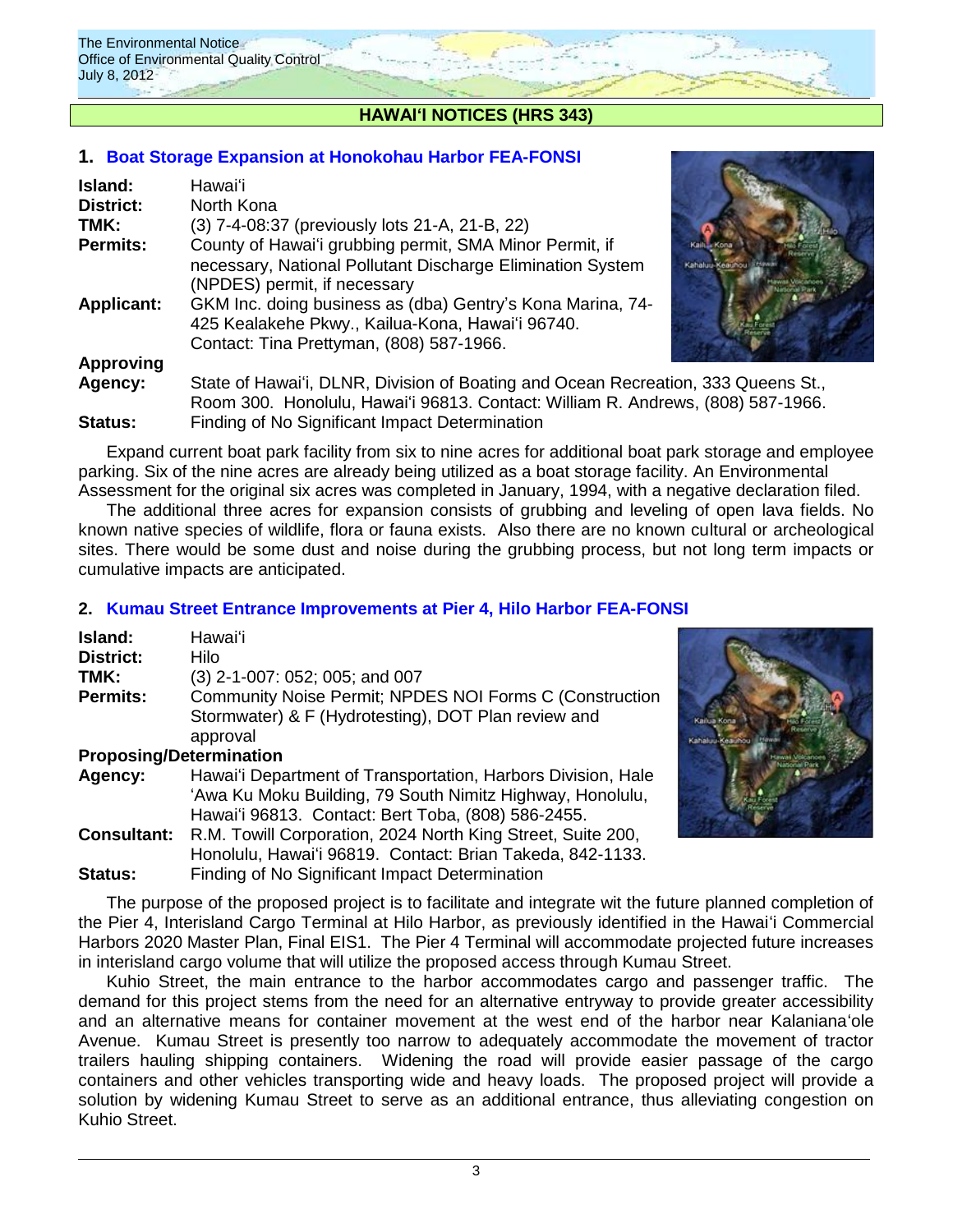The Environmental Notice Office of Environmental Quality Control July 8, 2012

The project will benefit harbor users by decreasing the volume of traffic on Kuhio Street by diverting container and heavy truck movement from this location to Kumau Street. The diversion of container and heavy truck traffic will reduce congestion on Kuhio Street and improve the reliability and efficiency of the planned Pier 4, Interisland Cargo Terminal.

# **MAUI NOTICES (HRS 343)**

# **3. [Piiholo Water Treatment Plant Organic](http://oeqc.doh.hawaii.gov/Shared%20Documents/EA_and_EIS_Online_Library/Maui/2010s/2012-07-08-DEA-Piiholo-Water-Treatment-Plant-Organic-Carbon-Reduction-Project.pdf) Carbon Reduction Project DEA-AFONSI**

| Island:                        | Maui                                                                                                                                                  |                  |
|--------------------------------|-------------------------------------------------------------------------------------------------------------------------------------------------------|------------------|
| District:                      | Makawao                                                                                                                                               | Napili-Honokowai |
| TMK:                           | 2-4-016:002                                                                                                                                           | Lahaina<br>Makay |
| <b>Permits:</b>                | Grading permit, Building permit, NPDES permits (as<br>applicable), Site Plan Approval for construction within a<br><b>Conservation District.</b>      |                  |
| <b>Proposing/Determination</b> |                                                                                                                                                       |                  |
| Agency:                        | Department of Water Supply, County of Maui, 200 South<br>High Street, Wailuku, Maui, Hawai'i 96793.<br>Contact: Mr. Jeffery Pearson, (808) 270 - 7681 |                  |
| <b>Consultant:</b>             | Austin, Tsutsumi & Associates, 501 Sumner St., Suite 521, Honolulu, Hawai'i 96817.                                                                    |                  |



Contact: Mr. Ivan Nakatsuka, (808) 533-3646. **Status:** Statutory 30-day public review and comment period starts; comments are due on August 7, 2012. Send comments to the Proposing Agency and Consultant.

The project involves construction of new granular activated carbon (GAC) vessels and a booster pump station within the fenced site of the existing Piholo Water Treatment Plant (WTP). A portion of the existing fence line will be relocated to allow for the WTP upgrade, however, the upgrade will remain within the existing property. The new GAC vessels will be utilized as a filtration system to remove total organic carbon (TOC) from the water. Removal of TOC is required to ensure that the drinking water produced by the Piholo WTP will be in compliance with future stricter Department of Health (DOH) and U.S. Environmental Protection Agency (EPA) regulations.

# **4. [Walter Hester Residence –](http://oeqc.doh.hawaii.gov/Shared%20Documents/EA_and_EIS_Online_Library/Maui/2010s/2012-07-08-DEA-Seawall-Construction-at-Walter-Residence-Napili-Maui.pdf) Seawall Construction at Napili DEA-AFONSI**

| Island:            | Maui                                                                                 |  |  |
|--------------------|--------------------------------------------------------------------------------------|--|--|
| <b>District:</b>   | Napili                                                                               |  |  |
| TMK:               | $(2)$ 4-3-015:003                                                                    |  |  |
| <b>Permits:</b>    | Grading, Special Management Area Use Permit,                                         |  |  |
|                    | <b>Shoreline Setback Variance</b>                                                    |  |  |
| <b>Applicant:</b>  | Mr. Walter F. Hester, III, c/o Mr. Paul Mancini, Esq., 33                            |  |  |
|                    | Lono Avenue, Suite 470, Kahului, Hawai'i 96793.                                      |  |  |
|                    | Contact: Mr. William Spence, (808) 871-8351.                                         |  |  |
| Approving          |                                                                                      |  |  |
| Agency:            | Maui Planning Commission c/o Department of Planning,                                 |  |  |
|                    | County of Maui, 250 South High Street, Wailuku, Hawai'i 96793.                       |  |  |
|                    | Contact: Mr. William Spence, (808) 270-7753.                                         |  |  |
| <b>Consultant:</b> | Chris Hart & Partners, Inc., 115 North Market Street, Wailuku, Hawai'i 96793.        |  |  |
|                    | Contact: Mr. Chris Hart, (808) 270-1955                                              |  |  |
| <b>Status:</b>     | Statutory 30-day public review and comment period starts, comments are due on August |  |  |
|                    | 7, 2012. Send comments to the Applicant, Approving Agency and Consultant.            |  |  |

The Applicant proposes to construct a structurally engineered shoreline armoring system in order to stabilize the shoreline bluff at the *makai* (seaward) limit of the property. Construction of the proposed wall would involve the installation of a poured-in-place, micropile-supported grade beam across approximately 150 feet of the yard area at the top of the cliff. The grade beam would serve as an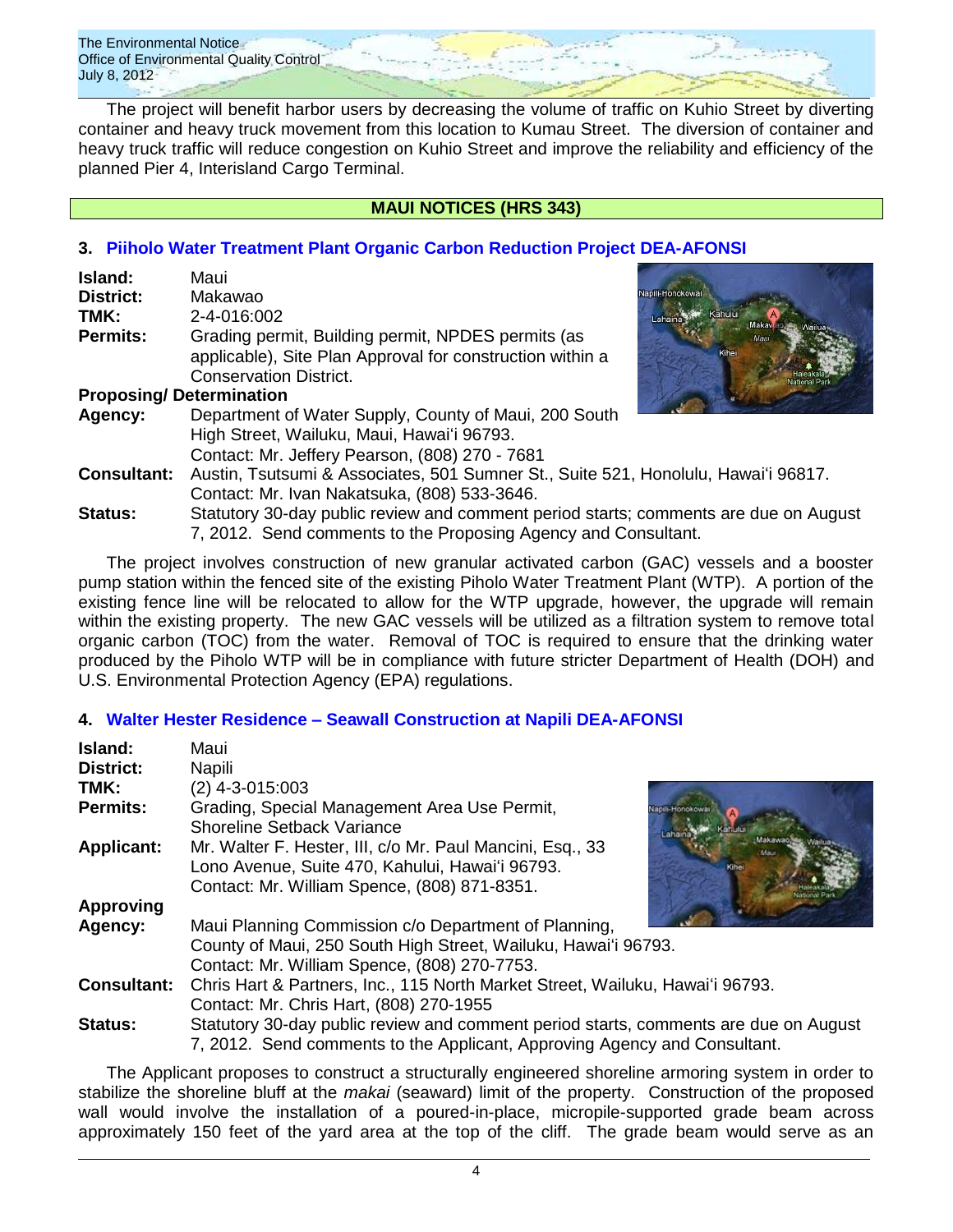The Environmental Notice Office of Environmental Quality Control July 8, 2012

emergency equipment platform during construction, and would become part of the permanent structure. Two (2) additional micropile-supported grade beams would be installed parallel and slightly seaward of the first grade beam, located midway up the bank and at the base of the bank, respectively. The base of the wall would consist of Dura-Bloc, while a sprayed-on concrete facing would be applied to the face of the 14-foot midsection of the wall. The top six (6) feet would consist of Dura-Bloc with a green wall. The wall will include one five (5) foot wide terrace located five (5) feet below the top of the bank.

The proposed development is not anticipated to result in significant environmental impacts to surrounding properties, nearshore waters, natural resources, and/or archaeological and historic resources on the site or in the immediate area.

# **5. [Habitat for Humanity Kahawai Condominium FEA-FONSI](http://oeqc.doh.hawaii.gov/Shared%20Documents/EA_and_EIS_Online_Library/Maui/2010s/2012-07-08-FEA-Habitat-for-Humanity-Kahawai-Condominiums.pdf)**

| Island:          | Maui                                       |
|------------------|--------------------------------------------|
| <b>District:</b> | Wailuku                                    |
| TMK:             | $(2)3 - 4 - 033 \cdot 002$                 |
| <b>Permits:</b>  | Maui Redevelopment Agency Approval, NPDES, |
|                  | <b>Construction Permits</b>                |



### **Proposing/ Determination**

**Agency:** Department of Housing and Human Concerns, One Main Plaza, 2200 Main Street, Suite 546, Wailuku, Hawaiʻi 96793. Contact: JoAnn T. Ridao, (808) 270-7805.

**Consultant:** Munekiyo & Hiraga, Inc., 305 S. High Street, Room 104, Wailuku, Hawaiʻi 96793.

Contact: Colleen Suyama, (808) 244-2015

**Status:** Finding of No Significant Impact Determination

Habitat for Humanity Maui, Inc. proposes to develop the 16 unit, three-story Kahawai Condominium to be located at 2024 Kahawai Street in Wailuku, Maui. The three-story building will be comprised of two (2) stories of condominium units over ground floor parking for 20 vehicles. Access to the condominium complex will be provided via Kahawai Street at the property's southern boundary.

The proposed project will include 12 one-bedroom/one-bathroom units and four (4) twobedroom/one-bathroom units. The units will range from 595 sq. ft. for a one-bedroom unit to 874 sq. ft. for a two-bedroom unit. Each one-bedroom unit will have one (1) parking space while the two-bedroom units will have two (2) parking spaces. One (1) space will be reserved for handicap parking.

Proposed site improvements include grading and utilities installation of onsite water, sewer, and drainage systems. The onsite drainage system will consist of catch basins and underground drain lines leading to an onsite subsurface drainage system located beneath the paved parking. Electrical, telephone, and cable utility systems will be installed from the existing overhead facilities servicing the project area.

# **OʻAHU NOTICES (HRS 343)**

# **6. [Waimanalo Bay Beach Park Master Plan FEA-FONSI](http://oeqc.doh.hawaii.gov/Shared%20Documents/EA_and_EIS_Online_Library/Oahu/2010s/2012-07-08-FEA-Waimanalo-Beach-Park-Master-Plan.pdf)**

| Island:                                                                                     | Oʻahu.                                                                           |  |
|---------------------------------------------------------------------------------------------|----------------------------------------------------------------------------------|--|
| District:                                                                                   | Ko'olaupoko                                                                      |  |
| TMK:                                                                                        | 4-1-015:015                                                                      |  |
| Special Management Area Use Permit; Compliance with Ch.6E, HRS (Historic<br><b>Permits:</b> |                                                                                  |  |
|                                                                                             | Preservation); Grading Permit                                                    |  |
|                                                                                             | <b>Proposing/Determination</b>                                                   |  |
| Agency.                                                                                     | City and County of Honolulu, Department of Design and Construction, Facilities D |  |

**Agency:** City and County of Honolulu, Department of Design and Construction, Facilities Division, Planning Branch, 650 S. King Street, 9<sup>th</sup> floor. Contact: Terry Hildebrand, (808) 768-8401. **Consultant:** PBR Hawaii & Associates, Inc., 1001 Bishop Street, Suite 650, Honolulu, Hawaiʻi 96813-

3484. Contact: Catie Cullison, (808) 521-5631.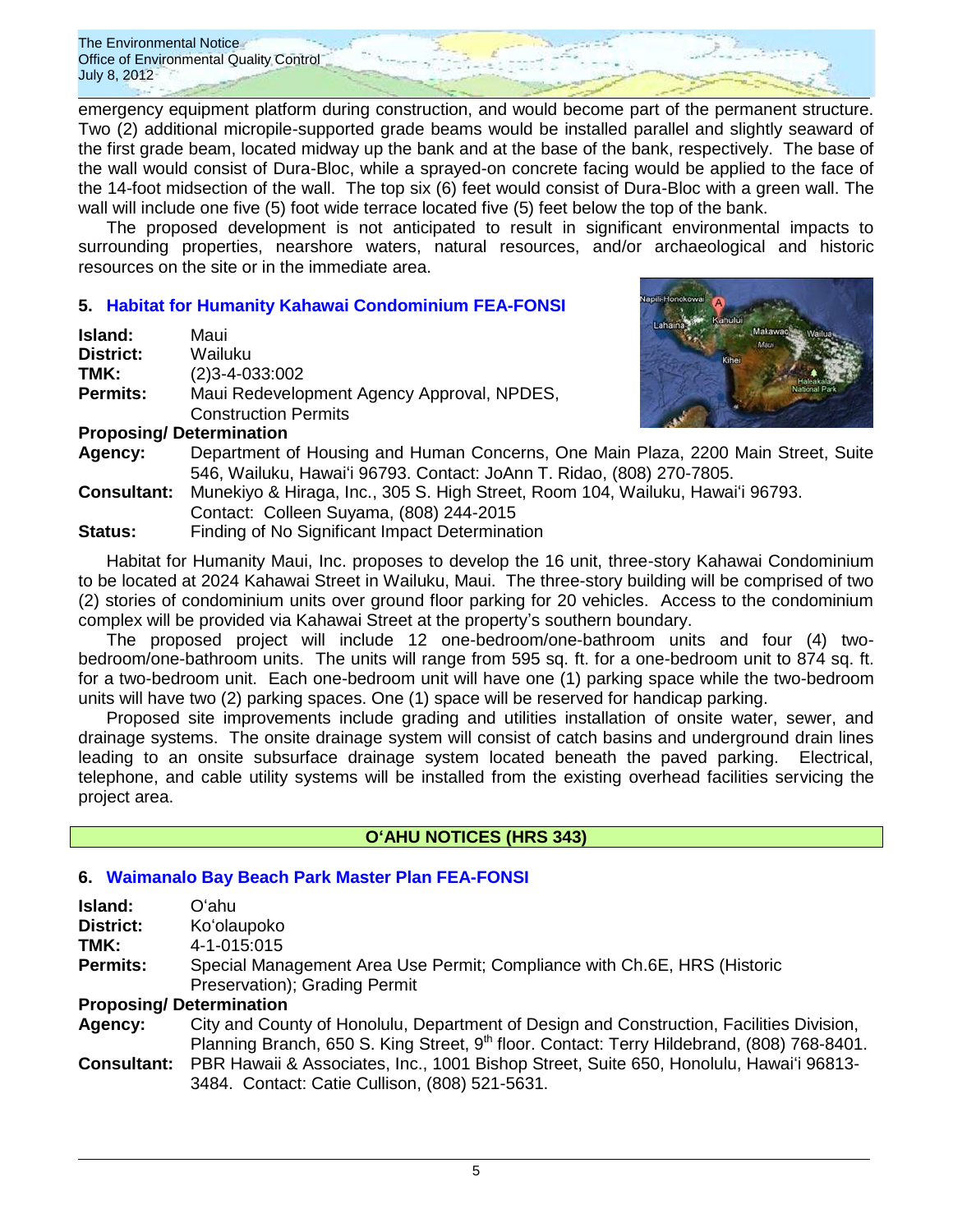

**Status:** Finding of No Significant Impact Determination

The Waimanalo Bay Beach Park Master Plan includes sports fields, an increase in the number of camp sites, two group camping/gathering areas, walking trails, picnic areas along with new comfort stations and parking areas.

The Master Plan is compliant with land use controls of the City, State and Federal government and not expected to have a significant impact on the natural or social environment. The primary mitigation measure proposed is to avoid construction in sensitive areas, including: areas of known archaeological resources; intact sand dunes; large



trees; and the floodplain. In the areas where earth movement is proposed, Archaeological Inventory Survey prior to action and archaeological monitoring alongside best management practices during construction are recommended. The Master Plan anticipates the possibility of lighting one sports field. Proposed mitigation includes shielding light fixtures and incorporating automatic timers for shut off. To mitigate against the impacts to water resources, the Master Plan proposes the use of pervious materials for parking areas, landscaped bioswales and use of treated, recycled water from the Waimanalo Waste Water Treatment Plant for landscape irrigation. Traffic mitigation measures include widening the on-site access drive to allow for a left turn lane out of the Park.

## **MOLOKAʻI NOTICES (HRS 343)**

## **7. [Notman Hangar, Molokaʻi Airport DEA-AFONSI](http://oeqc.doh.hawaii.gov/Shared%20Documents/EA_and_EIS_Online_Library/Molokai/2010s/2012-07-08-DEA-Notman-Hangar-Molokai-Airport.pdf)**

| Island:           | Moloka'i                                             |
|-------------------|------------------------------------------------------|
| <b>District:</b>  | Molokai                                              |
| TMK:              | 5-2-004: 008                                         |
| <b>Permits:</b>   | <b>Building Permit</b>                               |
| <b>Applicant:</b> | Steven Notman, 2840 Kalua Koi Road, P.O. Box         |
|                   | 286, Maunaloa, Hawai'i 96770. (808) 552-2311.        |
| <b>Approving</b>  |                                                      |
| Agency:           | State of Hawai'i, Department of Transportation Airpo |



orts Division, Engineering Branch, 400 Rodgers Blvd. 7<sup>th</sup> Fl., Honolulu, Hawai'i 96819. Contact: Kim Evans, (808) 838-8810. **Status:** Statutory 30-day public review and comment period starts, comments are due on August 7, 2012. Send comments to the Applicant and Approving Agency.

Applicant proposes to construct a private hangar at Molokaʻi airport with private funds for general aviation use. The hangar will be approximately 1,920 square feet to shelter the applicant's aircraft from salt corrosion. The hangar will be located in the master planned general aviation area of the airport. The existing General Aviation improved (paved) tie down space is limited to eight airplane tie downs. Four of these are used on a permanent basis, leaving only four that are open to transient aircraft. A hangar would serve to relieve some of the congestion at the tie down area and serve to protect the aircraft stored inside. The hangar will not include utilities, nor will any additional business activities take place in the proposed hangar. The project triggers compliance with HRS 343 for the use of state lands. The project will not result in changes to the level of aircraft operations to Molokaʻi Airport. The Department of Transportation Airports Division is the accepting authority and has reviewed the draft environmental assessment and anticipates a finding of no significant impact.

### **ENVIRONMENTAL COUNCIL NOTICE**

The Environmental Council has a tentative meeting scheduled for July 19, 2012. Please go to the State [Calendar](http://calendar.ehawaii.gov/calendar/html/event) website six days prior to the meeting date to review the agenda. For more information, contact the Council at **oeqc@doh.hawaii.gov** or call 586-4185.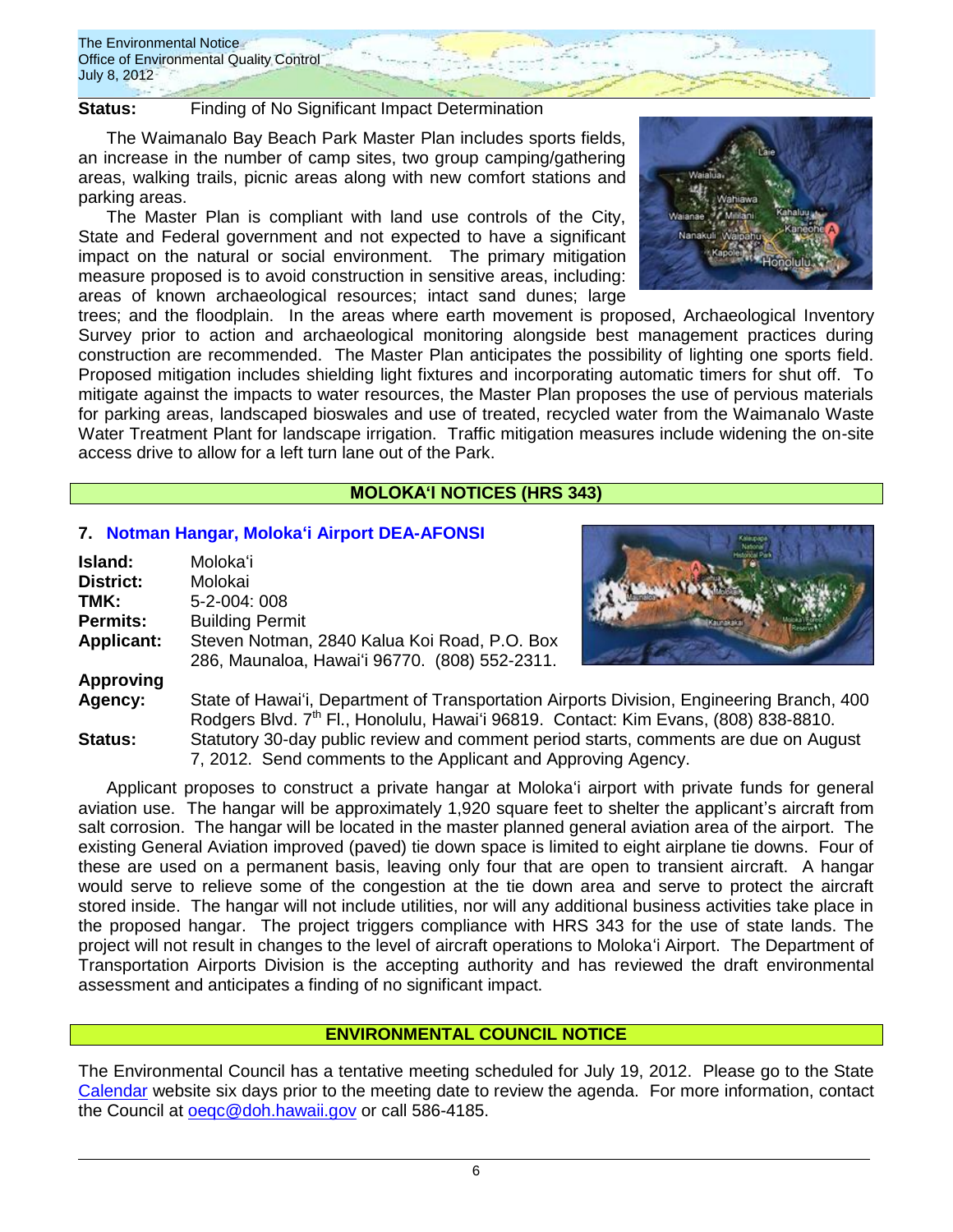# **COASTAL ZONE MANAGEMENT NOTICES**

## **Special Management Area (SMA) Minor Permits**

The SMA Minor permits below have been approved or are pending approval (HRS 205A-30). For more information, contact the county/state Planning Department. Honolulu (768-8014); Hawaiʻi (961-8288); Kauaʻi (241-4050); Maui (270-7735); Kakaʻako or Kalaeloa Community Development District (587-2841).

| Location (TMK)                                            | <b>Description (File No.)</b><br><b>Applicant/Agent</b>                                                |                                                      |
|-----------------------------------------------------------|--------------------------------------------------------------------------------------------------------|------------------------------------------------------|
| Hawai'i: Puna (1-5-010: 023)                              | Six Lot Subdivision (SMM 12-226)                                                                       | Linda Bangert Harris and David C. Bangert            |
| Hawai'i: South Kohala (6-9-002: 007, 008,<br>009 and 010) | Consolidation and Resubdivision of Four Lots<br>into One Lot, a Road Lot and a Remnant<br>(SMM 12-227) | Hawai'i Conference Foundation                        |
| Maui: Kahului (3-8-079: 022)                              | Produce & Dairy Cooler Addition (SM2)<br>20120074)                                                     | Costco Wholesale Corporation                         |
| Maui: Wailea (2-1-008: 092)                               | Relocated Restrooms/Roof Expansion (SM2<br>20120075)                                                   | <b>Barry Helle</b>                                   |
| Maui: Huelo (2-9-007: 058)                                | Accessory Buildings (SM2 20120076)                                                                     | Jeff & Sharyn Stone                                  |
| Maui: (2-1-008: 067)                                      | Tournament at Wailea Beach Park (SM2<br>20120077)                                                      | <b>Charles Spencer</b>                               |
| Maui: Huelo (2-9-007: 020)                                | 25,000 Gallon Water Tank (SM2 20120078)                                                                | Ross, Jonathan & Sean                                |
| O'ahu: Aiea (9-8-009: 005 and 017)                        | Temporary Storage Yard (2012/SMA-23)                                                                   | Kiewit Infrastructure West Co./Edwina A.<br>Campbell |

# **SHORELINE NOTICES**

### **Shoreline Certification Applications**

The shoreline certification applications above are available for review at the DLNR Offices on Kauaʻi, Hawaiʻi, Maui, and Honolulu, 1151 Punchbowl Street, Room 220 (HRS 205A-42 and HAR 13-222-12). All comments shall be submitted in writing to the State Land Surveyor, 1151 Punchbowl Street, Room 210, Honolulu, HI 96813 and postmarked no later than 15 calendar days from the date of the public notice of the application. For more information, call Ian Hirokawa at 587-0420.

| File No. | Date    | Location                                                    | <b>Applicant/Owner</b>    | тмк         |
|----------|---------|-------------------------------------------------------------|---------------------------|-------------|
| HA-449   | 6/21/12 | Lot 17, Vacationland Hawai'i Subdivision, being portions of | Daniel Berg/ Mary Fleming | 1-4-068:004 |
|          |         | R.P. 4479 and L.P. 8177, L.C. Aw. 8559, Apana 5 to C.       | & Chris Biltoft           |             |
|          |         | Kanaina, and R.P. 7483 L.C. Aw. 4452, Apana 1 and 2 to H.   |                           |             |
|          |         | Kalama situate at Kapoho, Puna, Island of Hawai'i           |                           |             |
|          |         | Address: Wai Opae Road                                      |                           |             |
|          |         | Purpose: Determine shoreline setback                        |                           |             |

### **Shoreline Certifications and Rejections**

The shoreline notices below have been proposed for certification or rejection by DLNR (HRS 205A-42 and HAR 13-222-26). Any person or agency who wants to appeal shall file a notice of appeal in writing with DLNR no later than 20 calendar days from the date of this public notice. Send the appeal to the Board of Land and Natural Resource, 1151 Punchbowl Street, Room 220, Honolulu, HI 96813.

| File No.      | <b>Proposed/Rejected</b>                   | Location                                                                                                                                                                                      | <b>Applicant/Owner</b>                             | тмк         |
|---------------|--------------------------------------------|-----------------------------------------------------------------------------------------------------------------------------------------------------------------------------------------------|----------------------------------------------------|-------------|
| OA-1488       | <b>Proposed Shoreline</b><br>Certification | Parcel 13 of Tax Map Key (1) 4-4-022 situate<br>at Puahu'ula, Kane'ohe, Ko'olaupoko, O'ahu<br>Address: 44-005 Aumoana Place<br>Purpose: Obtain building permit                                | Wesley T. Tengan/<br><b>Howard Green</b>           | 4-4-022:013 |
| <b>HA-447</b> | Withdrawal                                 | L.P. 8098, Land Commission Award 5377 to<br>Luahine situate at Kealakekua Bay at<br>Kalama 5, South Kona, Island of Hawai'i<br>Address: Manini Beach Road<br>Purpose: Document tsunami damage | Cameron Healy/ The Bill<br><b>Healy Foundation</b> | 8-2-006:027 |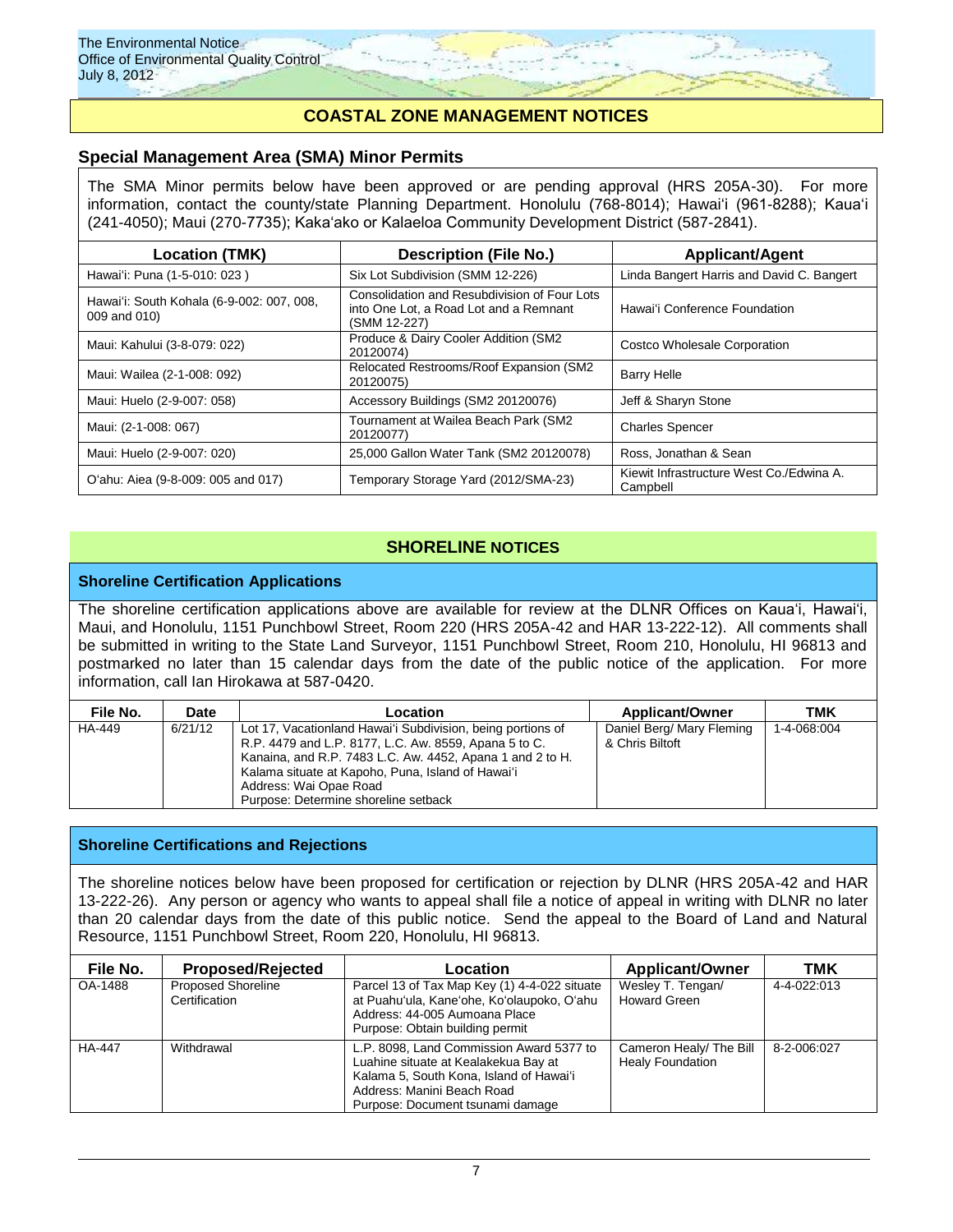

# **CONSERVATION DISTRICT USE APPLICATIONS**

Persons interested in commenting on the following Conservation District Use Applications or interested in receiving notification of determinations on Conservation District Use Applications must submit comments and requests to the Department of Land and Natural Resources. Notification requests must include the following information: 1) Name and address of the requestor; 2) The application for which the requestor would like to receive notice of determination; and 3) The date the notice was initially published in the Environmental Notice. Send comments and requests to: Department of Land and Natural Resources, Office of Conservation and Coastal Lands, P.O. Box 621, Honolulu, Hawaiʻi 96809. DLNR will make every effort to notify those interested in the subject CDUAs. However, DLNR is not obligated to notify any person not strictly complying with the above requirements. For more information, please contact the Office of Conservation and Coastal Lands (OCCL) staff listed below.

# **PROJECT:**

| <b>File No.:</b>            | CDUA HA-3630                                                |
|-----------------------------|-------------------------------------------------------------|
| <b>Name of Applicant:</b>   | Kohanaiki Shores, LLC.                                      |
| <b>Location:</b>            | Kohanaiki, North Kona, Island of Hawai'i                    |
| TMKs:                       | $(3)$ 7-3-009:018                                           |
| <b>Proposed Action:</b>     | Frontage Road from Hulikoa Intersection to Kohanaiki Way    |
| 343, HRS determination:     | FONSI published in the March 8, 2012 Environmental Notice   |
| <b>Applicant's Contact:</b> | Tom Schnell of PBR Hawaii & Associates, Inc. (808) 521-5631 |
| <b>OCCL Staff Contact:</b>  | Tiger Mills (808) 587-0382                                  |
|                             |                                                             |

# **FEDERAL NOTICES**

### **1. Disaster Declaration (FEMA–4062–DR), for the State of Hawaii, dated April 18, 2012** <http://www.gpo.gov/fdsys/pkg/FR-2012-06-25/pdf/2012-15457.pdf>

The President of the United States has issued a declaration of a major disaster for the State of Hawaii (FEMA– 4062–DR), dated April 18, 2012, and related determinations. DATES: Effective April 18, 2012. FOR FURTHER INFORMATION CONTACT: Peggy Miller, Office of Response and Recovery, Federal Emergency Management Agency, 500 C Street SW., Washington, DC 20472, (202) 646–3886 (see, 77 FR 37195, June 25, 2012).

### **2. Endangered and Threatened Wildlife and Plants; Proposed Rulemaking to Revise Critical Habitat for Hawaiian Monk Seals** <http://www.gpo.gov/fdsys/pkg/FR-2012-06-25/pdf/2012-15441.pdf>

The National Marine Fisheries Service (NMFS), National Oceanic and Atmospheric Administration (NOAA) published a proposed rule in the Federal Register on June 2, 2011, proposing to revise critical habitat for the Hawaiian monk seal under the Endangered Species Act (ESA) and requesting information related to the proposed action. This document announces a 6-month extension of the deadline for a final determination on the proposed rule. Based on comments received during the public comment period, NMFS finds that substantial disagreement exists regarding the sufficiency and accuracy of the data and analyses used to support the scope of the proposed critical habitat designation in the Main Hawaiian Islands. Accordingly, NMFS is extending the deadline for the final revision to critical habitat for the Hawaiian monk seal an additional 6 months to further analyze data and consider concerns raised by State, Federal, and other entities, and better inform our determinations for the final revision of Hawaiian monk seal critical habitat under the ESA. DATES: A final revision will be made no later than December 2, 2012. ADDRESSES: The proposed rule, maps, and other materials relating to this proposal can be found on the NFMS Pacific Island Region's Web site at *[http://www.fpir.noaa.gov/PRD/prd](http://www.fpir.noaa.gov/PRD/prd_critical_habitat.html)*\_*critical*\_*habitat.html.* FOR FURTHER INFORMATION CONTACT: Jean Higgins, NMFS, Pacific Islands Regional Office, (808) 944– 2157; Lance Smith, NMFS, Pacific Islands Regional Office, (808) 944–2258; or Dwayne Meadows, NMFS, Office of Protected Resources (301) 427–8403. (see, 77 FR 37867, June 25, 2012).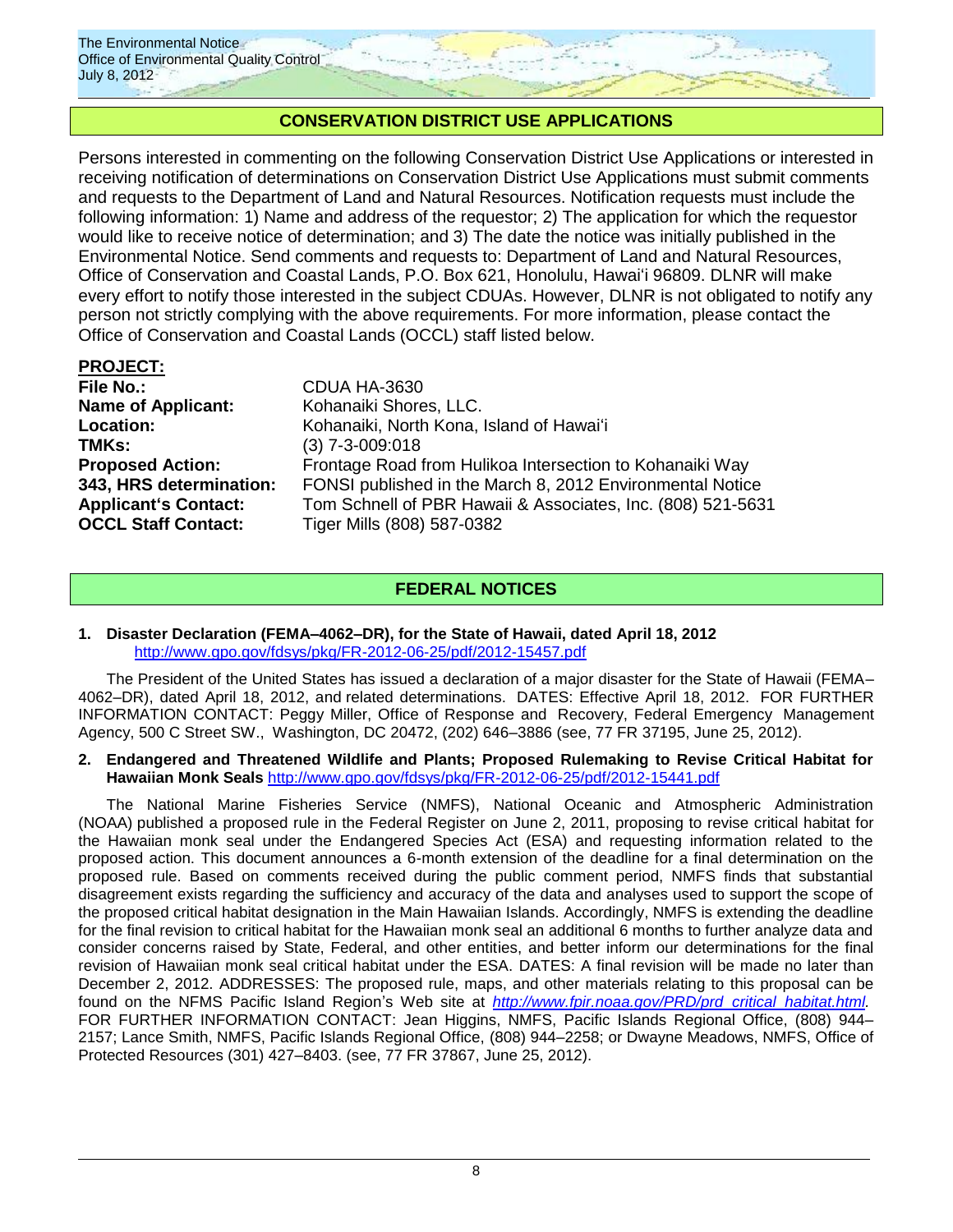

# **3. Endangered Species File No. 17022** <http://www.gpo.gov/fdsys/pkg/FR-2012-06-25/pdf/2012-15442.pdf>

The National Marine Fisheries Service (NMFS), National Oceanic and Atmospheric Administration (NOAA), Commerce has given notice that the Pacific Islands Fisheries Science Center (PIFSC; Samuel Pooley, Ph.D., Responsible Party), has applied in due form for a permit to take green (*Chelonia mydas*) and hawksbill (*Eretmochelys imbricata*) sea turtles for purposes of scientific research. Written, telefaxed, or email comments must be received on or July 25, 2012. ADDRESSES: The application and related documents are available for review by selecting "Records Open for Public Comment" from the Features box on the Applications and Permits for Protected Species (APPS) home page, [https://apps.nmfs.noaa.gov,](https://apps.nmfs.noaa.gov/) and then selecting File No. 17022 from the list of available applications. These documents are also available upon written request or by appointment in the following offices: Permits and Conservation Division, Office of Protected Resources, NMFS, 1315 East-West Highway, Room 13705, Silver Spring, MD 20910; phone (301) 427–8401; Pacific Islands Region, NMFS, 1601 Kapiʻolani Blvd., Rm. 1110, Honolulu, HI 96814–4700; phone (808) 944–2200; fax (808) 973–2941. Written comments on this application should be submitted to the Chief, Permits and Conservation Division: By email to [NMFS.Pr1Comments@noaa.gov](mailto:NMFS.Pr1Comments@noaa.gov) (include the File No. in the subject line of the email), by facsimile to (301) 713–0376, or at the address listed above. Those individuals requesting a public hearing should submit a written request to the Chief, Permits and Conservation Division at the address listed above. The request should set forth the specific reasons why a hearing on this application would be appropriate. FOR FURTHER INFORMATION CONTACT: Amy Hapeman or Colette Cairns, (301) 427–8401 (see, 77 FR 37877, June 25, 2012).

### **4. Marine Mammals; File No. 16163** <http://www.gpo.gov/fdsys/pkg/FR-2012-06-25/pdf/2012-15445.pdf>

The National Marines Fisheries Service (NMFS) gives notice that the Northwest Fisheries Science Center (NWFSC, Dr. M. Bradley Hanson, Principal Investigator), 2725 Montlake Blvd. East, Seattle, WA 98112–2097, has applied for an amendment to Scientific Research Permit No. 16163. DATES: Written, telefaxed, or email comments must be received on or before July 25, 2012. The application and related documents are available for review by selecting Records Open for Public Comment from the Features box on the Applications and Permits for Protected Species home page, [https://apps.nmfs.noaa.gov,](https://apps.nmfs.noaa.gov/) and then selecting File No. 16163 from the list of available applications. Written comments on this application should be submitted to the Chief, Permits and Conservation Division, at the address listed above. Comments may also be submitted by facsimile to (301) 713– 0376, or by email to [NMFS.Pr1Comments@noaa.gov.](mailto:NMFS.Pr1Comments@noaa.gov) Please include the File No. 16163 in the subject line of the email comment. Those individuals requesting a public hearing should submit a written request to the Chief, Permits and Conservation Division at the address listed above. The request should set forth the specific reasons why a hearing on this application would be appropriate. FOR FURTHER INFORMATION CONTACT: Laura Morse or Jennifer Skidmore, (301) 427–8401 (see, 77 FR 37877, June 25, 2012).